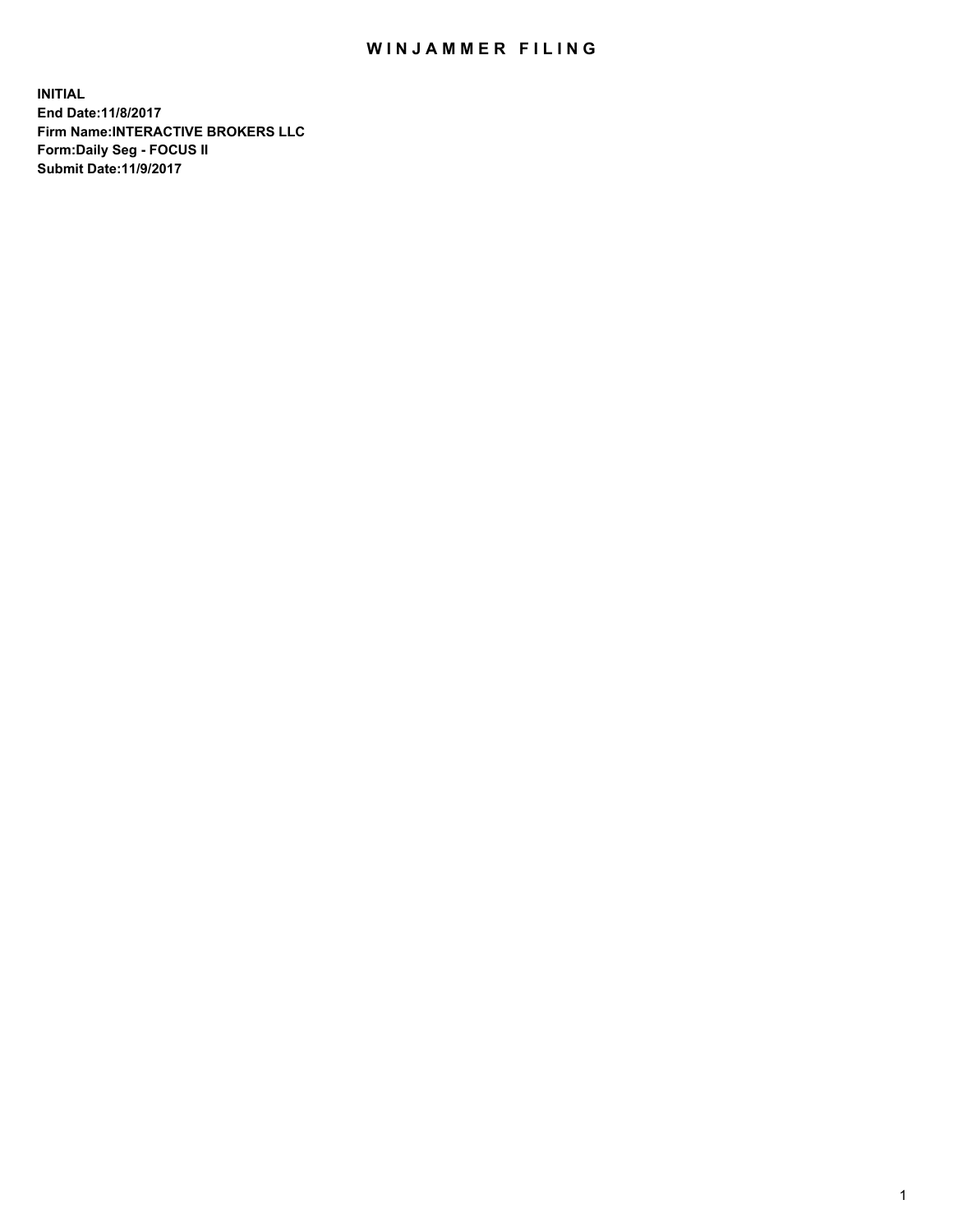## **INITIAL End Date:11/8/2017 Firm Name:INTERACTIVE BROKERS LLC Form:Daily Seg - FOCUS II Submit Date:11/9/2017 Daily Segregation - Cover Page**

| Name of Company<br><b>Contact Name</b><br><b>Contact Phone Number</b><br><b>Contact Email Address</b>                                                                                                                                                                                                                          | <b>INTERACTIVE BROKERS LLC</b><br><b>James Menicucci</b><br>203-618-8085<br>jmenicucci@interactivebrokers.c<br>om |
|--------------------------------------------------------------------------------------------------------------------------------------------------------------------------------------------------------------------------------------------------------------------------------------------------------------------------------|-------------------------------------------------------------------------------------------------------------------|
| FCM's Customer Segregated Funds Residual Interest Target (choose one):<br>a. Minimum dollar amount: ; or<br>b. Minimum percentage of customer segregated funds required:%; or<br>c. Dollar amount range between: and; or<br>d. Percentage range of customer segregated funds required between:% and%.                          | $\overline{\mathbf{0}}$<br>0<br>155,000,000 245,000,000<br>0 <sub>0</sub>                                         |
| FCM's Customer Secured Amount Funds Residual Interest Target (choose one):<br>a. Minimum dollar amount: ; or<br>b. Minimum percentage of customer secured funds required:%; or<br>c. Dollar amount range between: and; or<br>d. Percentage range of customer secured funds required between: % and %.                          | $\overline{\mathbf{0}}$<br>0<br>80,000,000 120,000,000<br>0 <sub>0</sub>                                          |
| FCM's Cleared Swaps Customer Collateral Residual Interest Target (choose one):<br>a. Minimum dollar amount: ; or<br>b. Minimum percentage of cleared swaps customer collateral required:% ; or<br>c. Dollar amount range between: and; or<br>d. Percentage range of cleared swaps customer collateral required between:% and%. | $\overline{\mathbf{0}}$<br>$\overline{\mathbf{0}}$<br>0 <sub>0</sub><br><u>00</u>                                 |

Attach supporting documents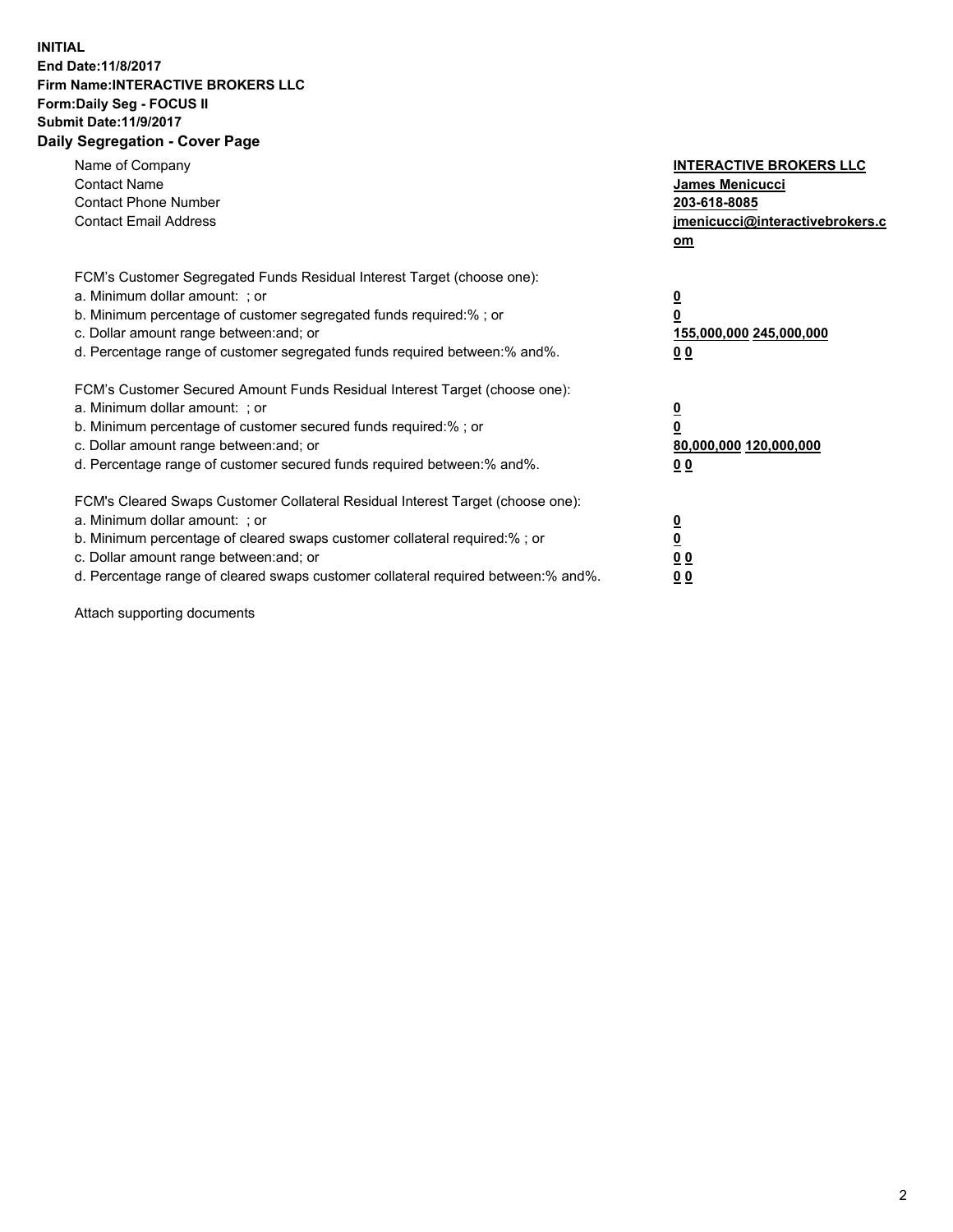## **INITIAL End Date:11/8/2017 Firm Name:INTERACTIVE BROKERS LLC Form:Daily Seg - FOCUS II Submit Date:11/9/2017**

|          | <b>Daily Segregation - Secured Amounts</b>                                                                 |                                        |
|----------|------------------------------------------------------------------------------------------------------------|----------------------------------------|
|          | Foreign Futures and Foreign Options Secured Amounts                                                        |                                        |
|          | Amount required to be set aside pursuant to law, rule or regulation of a foreign                           | $0$ [7305]                             |
|          | government or a rule of a self-regulatory organization authorized thereunder                               |                                        |
| 1.       | Net ledger balance - Foreign Futures and Foreign Option Trading - All Customers                            |                                        |
|          | A. Cash                                                                                                    | 429,300,981 [7315]                     |
|          | B. Securities (at market)                                                                                  | $0$ [7317]                             |
| 2.       | Net unrealized profit (loss) in open futures contracts traded on a foreign board of trade                  | 5,803,349 [7325]                       |
| 3.       | Exchange traded options                                                                                    |                                        |
|          | a. Market value of open option contracts purchased on a foreign board of trade                             | 43,422 [7335]                          |
|          | b. Market value of open contracts granted (sold) on a foreign board of trade                               | -171,831 [7337]                        |
| 4.       | Net equity (deficit) (add lines 1. 2. and 3.)                                                              | 434,975,921 [7345]                     |
| 5.       | Account liquidating to a deficit and account with a debit balances - gross amount                          | 2,389 [7351]                           |
|          | Less: amount offset by customer owned securities                                                           | 0 [7352] 2,389 [7354]                  |
| 6.       | Amount required to be set aside as the secured amount - Net Liquidating Equity                             | 434,978,310 [7355]                     |
|          | Method (add lines 4 and 5)                                                                                 |                                        |
| 7.       | Greater of amount required to be set aside pursuant to foreign jurisdiction (above) or line                | 434,978,310 [7360]                     |
|          | 6.                                                                                                         |                                        |
| 1.       | FUNDS DEPOSITED IN SEPARATE REGULATION 30.7 ACCOUNTS<br>Cash in banks                                      |                                        |
|          | A. Banks located in the United States                                                                      | 129,016,830 [7500]                     |
|          | B. Other banks qualified under Regulation 30.7                                                             | 0 [7520] 129,016,830 [7530]            |
| 2.       | Securities                                                                                                 |                                        |
|          | A. In safekeeping with banks located in the United States                                                  | 340,532,110 [7540]                     |
|          | B. In safekeeping with other banks qualified under Regulation 30.7                                         | 0 [7560] 340,532,110 [7570]            |
| 3.       | Equities with registered futures commission merchants                                                      |                                        |
|          | A. Cash                                                                                                    | $0$ [7580]                             |
|          | <b>B.</b> Securities                                                                                       | $0$ [7590]                             |
|          | C. Unrealized gain (loss) on open futures contracts                                                        | $0$ [7600]                             |
|          | D. Value of long option contracts                                                                          | $0$ [7610]                             |
|          | E. Value of short option contracts                                                                         | 0 [7615] 0 [7620]                      |
| 4.       | Amounts held by clearing organizations of foreign boards of trade                                          |                                        |
|          | A. Cash                                                                                                    | $0$ [7640]                             |
|          | <b>B.</b> Securities                                                                                       | $0$ [7650]                             |
|          | C. Amount due to (from) clearing organization - daily variation                                            | $0$ [7660]                             |
|          | D. Value of long option contracts                                                                          | $0$ [7670]                             |
|          | E. Value of short option contracts                                                                         | 0 [7675] 0 [7680]                      |
| 5.       | Amounts held by members of foreign boards of trade                                                         |                                        |
|          | A. Cash                                                                                                    | 98,269,948 [7700]                      |
|          | <b>B.</b> Securities                                                                                       | $0$ [7710]                             |
|          | C. Unrealized gain (loss) on open futures contracts                                                        | -4,548,657 [7720]                      |
|          | D. Value of long option contracts                                                                          | 43,422 [7730]                          |
|          | E. Value of short option contracts                                                                         | -171,831 [7735] 93,592,882 [7740]      |
| 6.       | Amounts with other depositories designated by a foreign board of trade                                     | $0$ [7760]                             |
| 7.       | Segregated funds on hand                                                                                   | $0$ [7765]                             |
| 8.<br>9. | Total funds in separate section 30.7 accounts                                                              | 563,141,822 [7770]                     |
|          | Excess (deficiency) Set Aside for Secured Amount (subtract line 7 Secured Statement<br>Page 1 from Line 8) | 128,163,512 [7380]                     |
| 10.      | Management Target Amount for Excess funds in separate section 30.7 accounts                                |                                        |
| 11.      | Excess (deficiency) funds in separate 30.7 accounts over (under) Management Target                         | 80,000,000 [7780]<br>48,163,512 [7785] |
|          |                                                                                                            |                                        |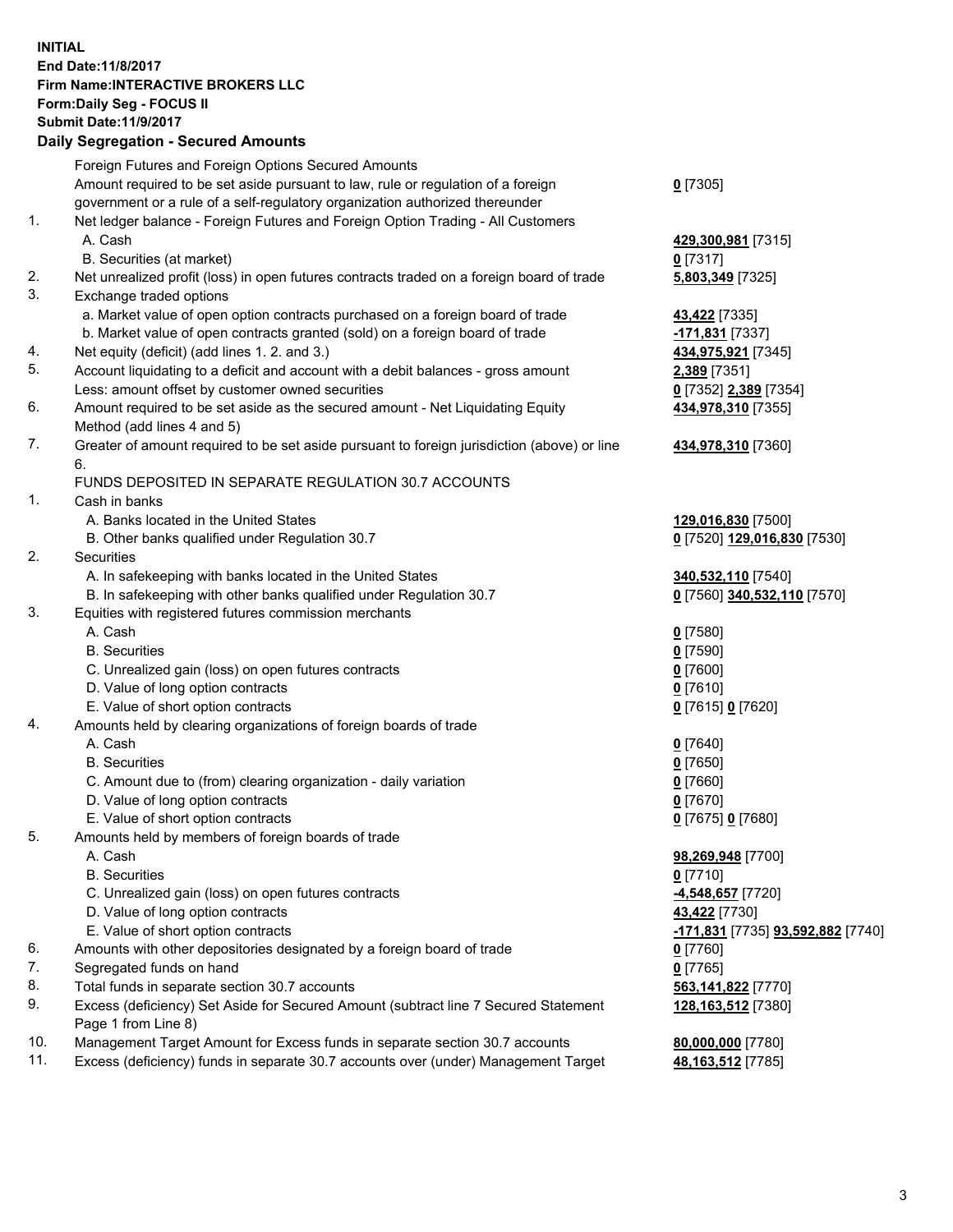**INITIAL End Date:11/8/2017 Firm Name:INTERACTIVE BROKERS LLC Form:Daily Seg - FOCUS II Submit Date:11/9/2017 Daily Segregation - Segregation Statement** SEGREGATION REQUIREMENTS(Section 4d(2) of the CEAct) 1. Net ledger balance A. Cash **4,666,552,238** [7010] B. Securities (at market) **0** [7020] 2. Net unrealized profit (loss) in open futures contracts traded on a contract market **-70,497,573** [7030] 3. Exchange traded options A. Add market value of open option contracts purchased on a contract market **135,085,961** [7032] B. Deduct market value of open option contracts granted (sold) on a contract market **-259,381,486** [7033] 4. Net equity (deficit) (add lines 1, 2 and 3) **4,471,759,140** [7040] 5. Accounts liquidating to a deficit and accounts with debit balances - gross amount **206,208** [7045] Less: amount offset by customer securities **0** [7047] **206,208** [7050] 6. Amount required to be segregated (add lines 4 and 5) **4,471,965,348** [7060] FUNDS IN SEGREGATED ACCOUNTS 7. Deposited in segregated funds bank accounts A. Cash **598,528,030** [7070] B. Securities representing investments of customers' funds (at market) **2,822,872,870** [7080] C. Securities held for particular customers or option customers in lieu of cash (at market) **0** [7090] 8. Margins on deposit with derivatives clearing organizations of contract markets A. Cash **23,017,828** [7100] B. Securities representing investments of customers' funds (at market) **1,360,441,300** [7110] C. Securities held for particular customers or option customers in lieu of cash (at market) **0** [7120] 9. Net settlement from (to) derivatives clearing organizations of contract markets **-13,386,474** [7130] 10. Exchange traded options A. Value of open long option contracts **135,053,564** [7132] B. Value of open short option contracts **-259,348,998** [7133] 11. Net equities with other FCMs A. Net liquidating equity **0** [7140] B. Securities representing investments of customers' funds (at market) **0** [7160] C. Securities held for particular customers or option customers in lieu of cash (at market) **0** [7170] 12. Segregated funds on hand **0** [7150] 13. Total amount in segregation (add lines 7 through 12) **4,667,178,120** [7180] 14. Excess (deficiency) funds in segregation (subtract line 6 from line 13) **195,212,772** [7190] 15. Management Target Amount for Excess funds in segregation **155,000,000** [7194]

16. Excess (deficiency) funds in segregation over (under) Management Target Amount Excess

**40,212,772** [7198]